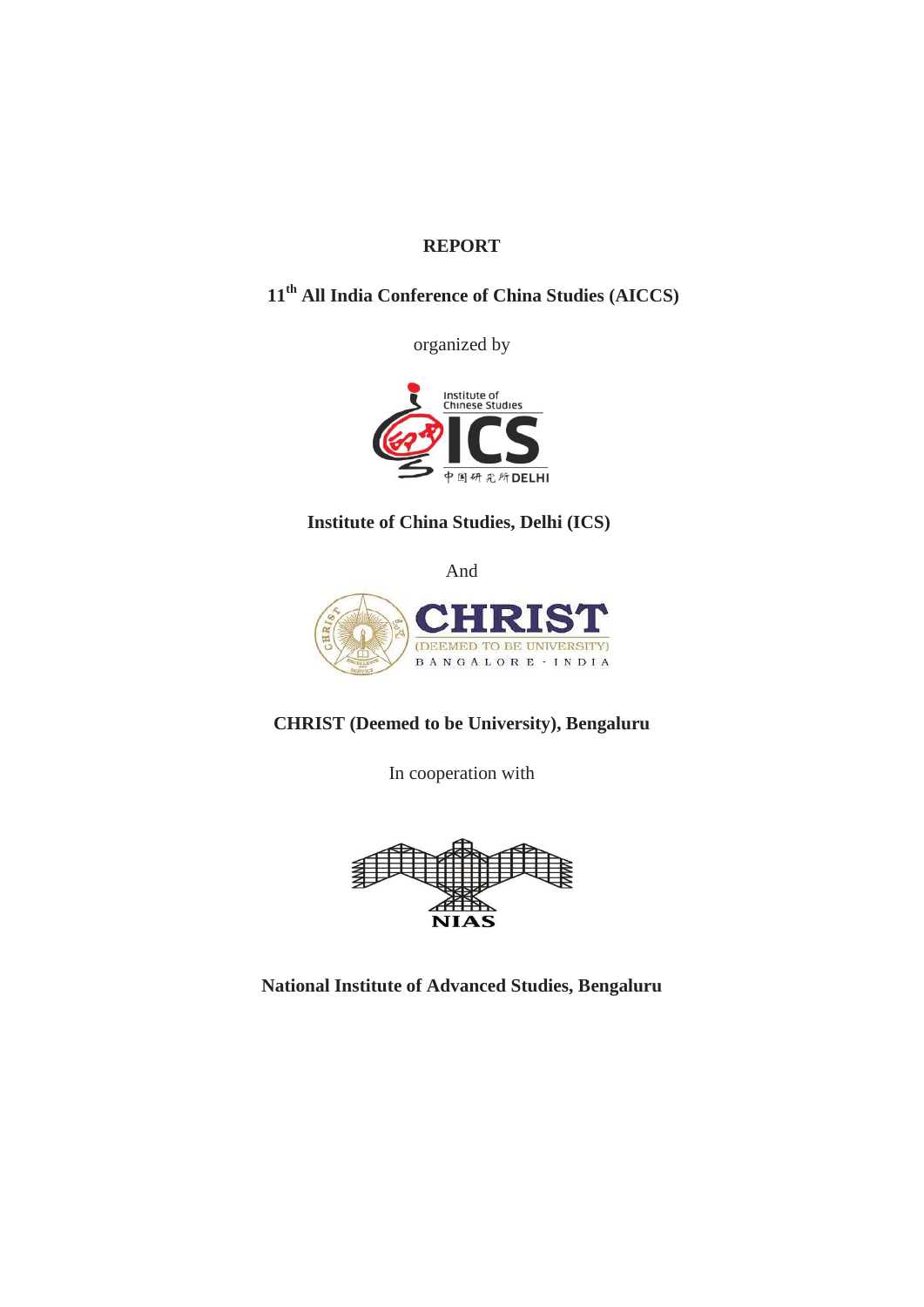#### **DAY ONE – 15 NOVEMBER 2018**

#### **INAUGURAL SESSION**

**The All India Conference of China Studies (AICCS)** is the flagship event of the Institute of Chinese Studies, Delhi (ICS) convened annually every November/December, with the principal objective of spreading interest in and strengthening research on China and East Asian Studies in India. Each conference has a special theme and the  $11<sup>th</sup>$  edition of the conference focused on "**Science, Technology and Innovation with Chinese Characteristics**". The conference was organised in collaboration with CHRIST (Deemed to be University), Bengaluru and in cooperation with the National Institute of Advanced Studies (NIAS), Bengaluru, at the main campus of CHRIST in Bengaluru, from 15-17 November 2018. Prof. Sreemati Chakrabarti, Vice-Chairperson, ICS was the Convenor and Dr. N. Manoharan, Associate Professor, Department of International Studies and History, CHRIST (Deemed to be University), Bengaluru, was the Co-Convenor.

The inaugural session began by paying homage to Prof. Huang I-shu, Emeritus Fellow, ICS, and one of the leading lights in instituting Chinese Studies in India, who passed away on the eve of the conference. Dr. Shailesh Nayak , Distinguished Scientist, Ministry of Earth Sciences, Government of India and Director, NIAS, Bengaluru was the Chief Guest at the event. Dr. Shailesh in his keynote speech , referring to the theme of this year's AICCS, singled out the huge investments made by China in science and technology' as one of the reason for its dramatic rise as a global economic power. He spoke at length on the need for regional cooperation with China to advance science and technology to meet challenges like climate change, environmental degradation and disaster management.

Ambassador Ashok K. Kantha, Director, ICS, Delhi, Prof. Sreemati Chakrabarti, Vice Chairperson, ICS and Convenor,  $11<sup>th</sup>$  AICCS and Dr. Maher Spurgeon, Senior Regional Program Consultant for South Asia, United Board were among the other delegates who joined the inaugural session of the conference. Fr. Abraham V H, Pro Vice Chancellor, CHRIST (Deemed to be University), Bengaluru delivered the inaugural address and Dr. Madhumati Deshpande, Assistant Professor, Department of International Studies and History, CHRIST (Deemed to be University), Bengaluru, welcomed the delegates and the gathering.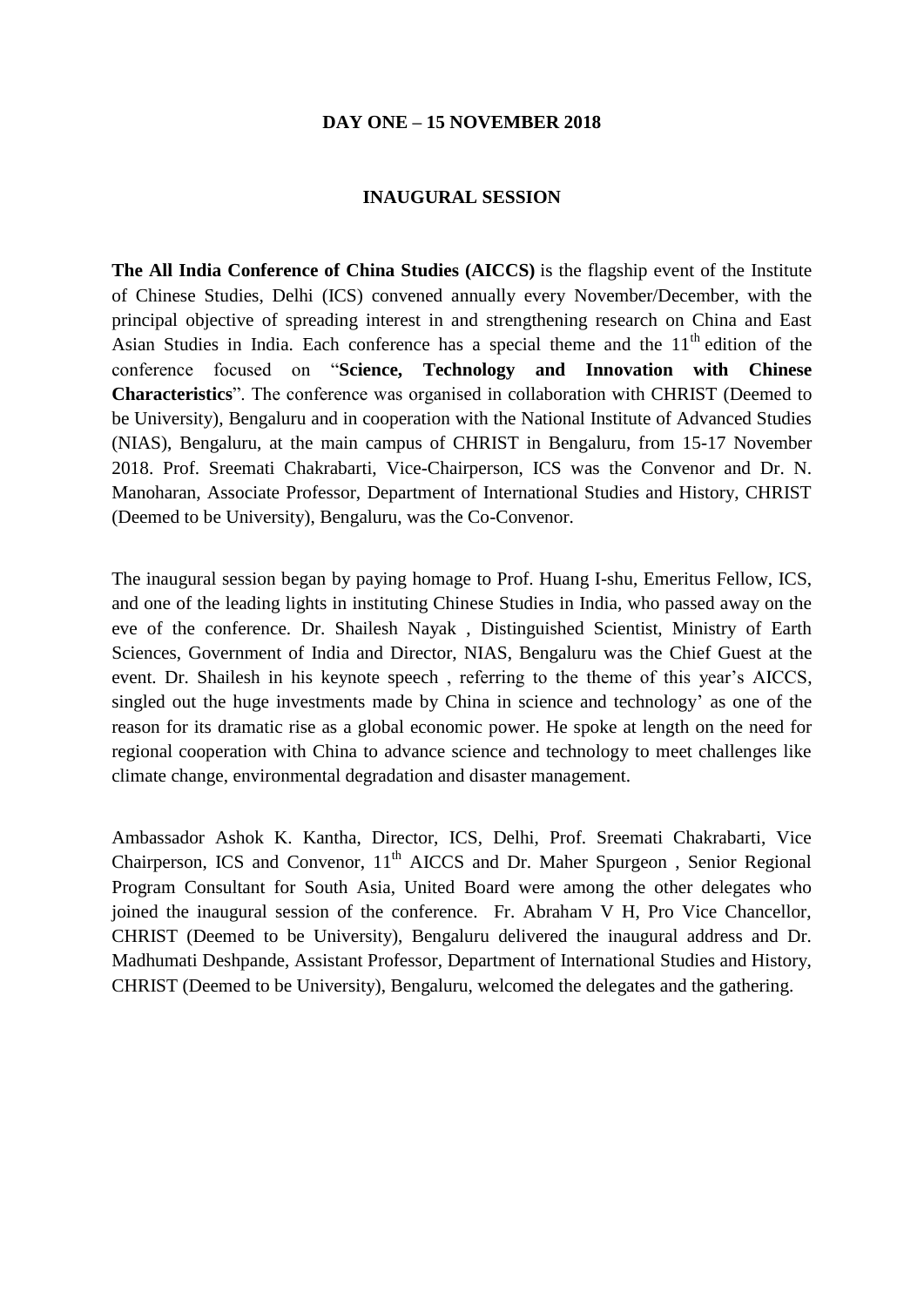### **SESSION 1: SPECIAL PANEL – STATE OF THE FIELD ON CHINA STUDIES IN INDIA**

# **CHAIR: Prof. Sreemati Chakrabarti, Vice- Chairperson, ICS, Delhi and Convenor, 11th AICCS**

Time: 10:45 am – 12:45 pm

The first session of the  $11<sup>th</sup>$  AICCS was a special panel titled 'State of the field on China Studies in India'. Prof. Sreemati Chakrabarti, Vice Chairperson, ICS, Delhi and Convenor, 11<sup>th</sup> AICCS chaired the session. The discussion comprised of scholars focusing on areas like international relations, foreign policy, security issues, society and culture, politics, economy and human development; and emerging trends within Chinese Studies.

The first speaker of the session was Dr. Maher Spurgeon, Senior Regional Program Consultant for South Asia, United Board. His presentation was based on a report prepared in collaboration with Dr. Cynthia Yuen, Program Officer for Northeast Asia, United Board. Dr. Spurgeon pointed out the efforts put forth by United Board in association with the ICS to introduce an interdisciplinary course for undergraduate students on Chinese Studies in colleges of India. Dr. Raviprasad Narayanan, Associate Professor, Centre for East Asian Studies, Jawaharlal Nehru University, New Delhi & Adjunct Fellow, ICS, Delhi was the second presenter of the session. He, in his presentation defined China as a 'trilemma'- at political, economic and strategic levels. Dr. Raviprasad pointed out that it is important that India discusses and analyses China at three lemmas. This, according to him should be done at institutional level through think tanks like ICS and by conducting annual meetings to discover alternative issues that may emerge in future.

Dr. Avinash Godbole, Assistant Professor, OP Jindal Global University, Sonipat, Haryana spoke on emerging trends in Chinese Studies such as the field of energy, minorities, environment, artificial intelligence, etc. During his presentation, he also discussed on the availability of employment opportunities for students of Chinese Studies. He further called for the need of developing an independent research methodology for studying the discipline.

The fourth presenter, Dr. P.K. Anand, Research Associate, ICS, Delhi spoke on politics, economy and human development in Chinese Studies. He pointed out the challenges of studying a complex and diverse country like China from an equally complex and diverse country like India. According to him, these challenges come in the form of availability of resources in attracting more fresh graduates to take up Chinese Studies and in encouraging more research in the field.

Prof. Sabaree Mitra's – Professor, Centre for Chinese Studies and Southeast Asian Studies, Jawaharlal Nehru University, New Delhi & Honorary Fellow, ICS, Delhi – paper was read out by Prof. Alka Acharya, Professor, Centre for Chinese Studies, School of International Studies, Jawaharlal Nehru University, New Delhi, and former Director, ICS, Delhi. Dr. Mitra's paper was based on the linkages between society and culture, as well as connecting different aspects of Chinese Studies as discussed by the previous speakers. It also gave an overview of the growth of Chinese Studies in India over the last two decades.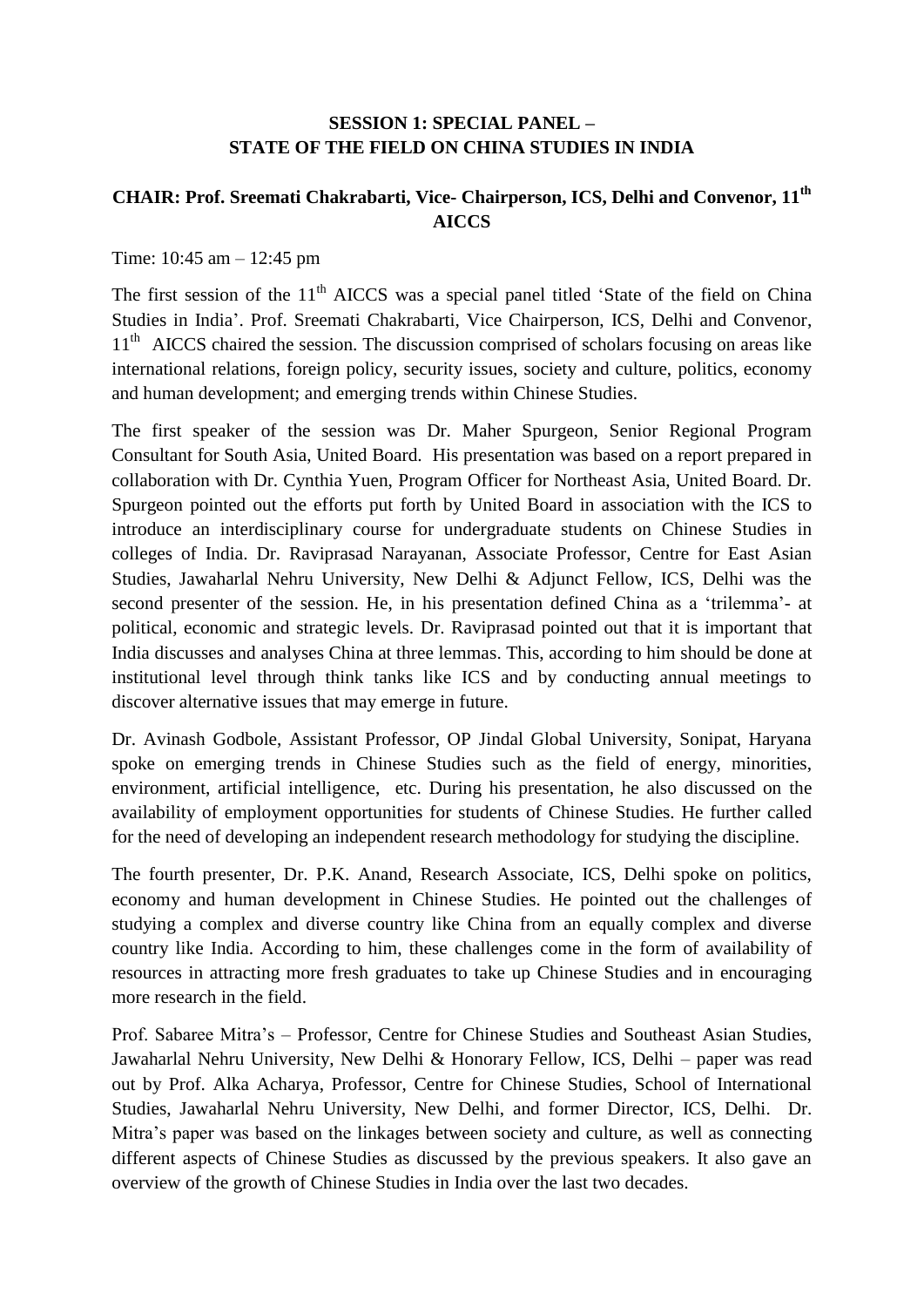The broad areas discussed in this special session were helpful in analysing the present state of Chinese Studies in India. The session also looked into the importance of encouraging more research in the field to fill in the gaps that exists in India in studying China.

#### **SESSION 2: DEFENCE AND SECURITY**

# **CHAIR: Prof. Arvind Kumar, Head of Department, Department of Geopolitics and International Relations, Manipal Academy of Higher Education, Manipal**

### Time: 1:30-3:00 pm

The second session of the conference was dedicated to Defence and Security with Professor Arvind Kumar chairing the session. The session commenced with Prof. Arvind Kumar explaining how China is diversifying its application of innovation and technology by focussing both on outer-space as well as submarine missions. Lt. Col. Mohit Nayal, Research Fellow, National Maritime Foundation, Delhi, the first speaker of this session, spoke on China's space technology. He emphasised that an improved military capability owing to China's innovation in space technology has been a cause of concern for other nations. He also talked of the growing involvement of private sector in China in the project. The speaker also focused on how the countries who lag behind in space technology should be made part of the game by sharing of information and technology.

The second speaker, Mr Saurav Sarkar's, Research Assistant, ICS, Delhi, presentation was focussed on China's submarine technology. He noted that deterrence has been the main aim behind the impressive growth rate of China's submarine capabilities. Mr. Sarkar said that China's submarine technology has been an amalgamation of the best features of American, Russian, French and German submarine technologies. As a means of extending its influence, China has also been proliferating its submarine bases in various parts of the world.

The third speaker, Captain Kamlesh K. Agnihotri, Senior Fellow, Centre for Joint Warfare Studies, Delhi, discussed high technology developments in China. Captain Agnihotri explained in detail how the operational effectiveness of China's military forces will increase manifold by the development of high technology. In his presentation he gave an overview of the expansive use of high technology by the PLA in China and recommended that India should draw lessons from the Chinese experience and prepare along the lines to have effective deterrence capabilities.

Mr. Nitin Agarwal, Research Fellow, National Maritime Foundation, Delhi, the last speaker of the session, threw light on the growth of shipbuilding in China. He began by tracing the evolution of shipbuilding in China from ancient times to the present. He pointed out that in the last three decades, the Chinese shipbuilding industry has transformed from a 'basic ship producer' to an industry focusing on high technology and support equipment. Today China completely dominates the industry. He identified the strategies China used in promoting the the growth of shipbuilding and the lessons that could be drawn by developing maritime nations for their own growth.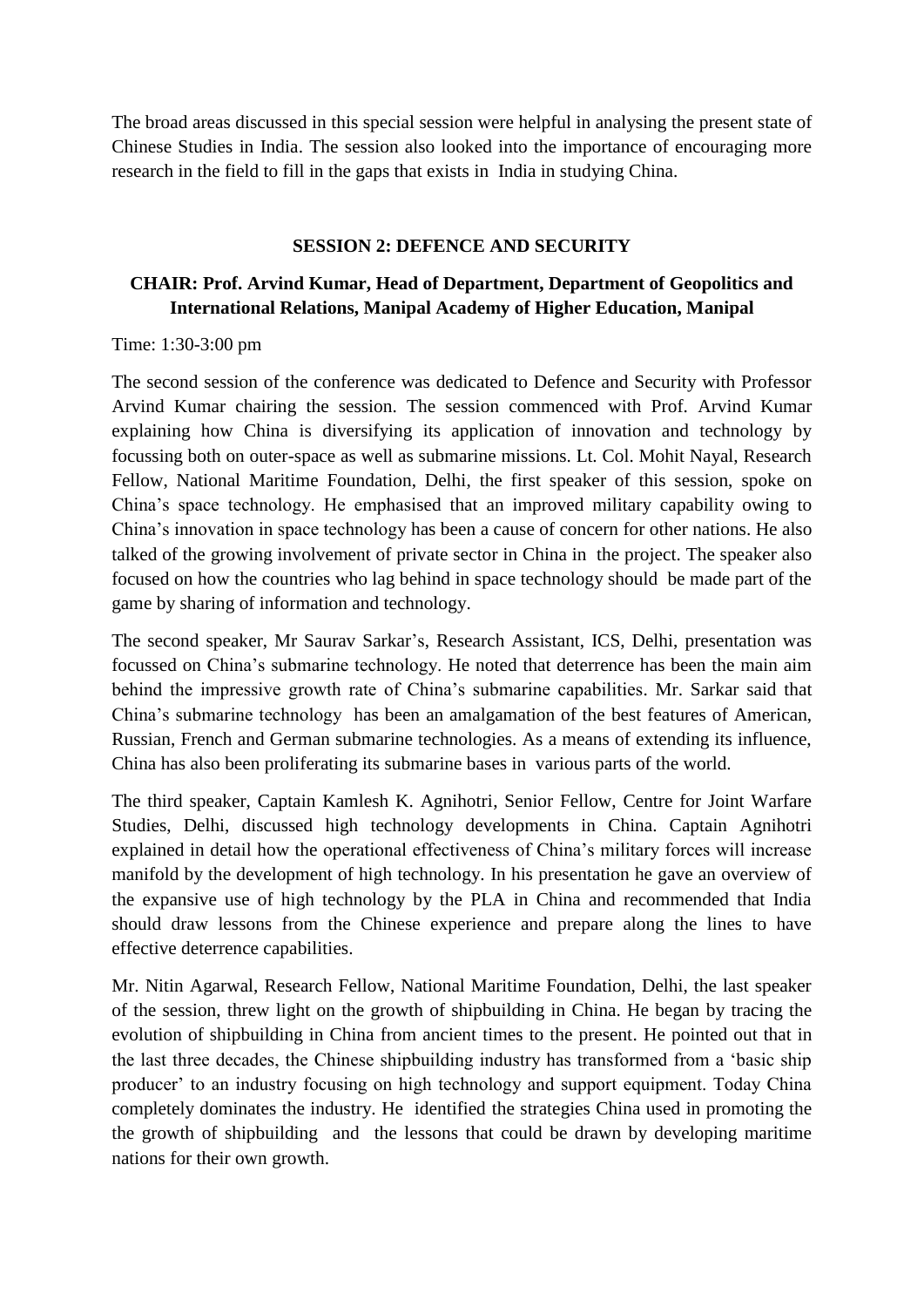# **SESSION 3: SPECIAL PANEL – SCIENCE, TECHNOLOGY AND INNVOATION WITH CHINESE CHARACTERISTICS**

#### **CHAIR: Mr. Ravi Bhoothalingam, Honorary Fellow, ICS, Delhi**

Time: 3:15-5:15 pm

The session was chaired by Mr. Ravi Bhoothalingam, Honorary Fellow, ICS Delhi. The first presenter Prof. V. S Ramamurthy, Emeritus Professor, NIAS spoke on the topic 'Science, Technology and Innovation in China, Lessons for India.' The speaker said that innovation and high technology has been instrumental in China's technology led growth in the last two decades. The speaker emphasised that China's growth story was driven largely by the investment in research and development and manufacturing in the early 2000s – a lesson which India could learn and adopt to achieve aspired development level.

Amb. Smitha Purushottam, founder and chairperson, SITARA, India's first Do Tank Connecting Geopolitics and Science and Technology was the second speaker. Her presentation was focussed on the the Geo-Technology race between the United States and China. Amb. Purushottam is of the opinion that this has led to heightened tensions between the United States and China. She also spoke about China's APE strategy, cyber thefts of intellectual property, 2030 AI Vision, air power and aerospace strategy. The presenter ended by deliberating on the implications of the competition between US and China on India.

Prof. G. Balatchandirane, Associate Professor, Department of East Asian Studies, University of Delhi, spoke on the topic 'Innovation and Human capital in China'. He in agreement with Prof. Ramamurthy emphasised the criticality of innovation to China's growth trajectory. He threw light upon the issues for China when it comes to innovation and presented the quantitative facts substantiating his points. Prof. Balatchandirane also dwelled at length on the importance and role of human capital in innovation.

The last presentation of the session was by Prof. Varaprasad Sekhar Dolla, Centre for East Asian Studies, Jawaharlal Nehru University, New Delhi. Prof. Dolla spoke on the topic 'Science, Technology and Innovation in China : Contours and Complexities.' The presenter, similar to the position taken by earlier speakers, spelled out the strong correlation between science , technology , innovation and China's economic growth. He highlighted China's effort in using science, technology and innovation towards eradication of poverty and how this has helped China to rise as a super power.

# **SESSION 4: PUBLIC SESSION – SALIENT ASPECTS OF CHINA'S 'NEW ERA' UNDER XI JINPING**

### **CHAIR: Amb C. V. Ranganathan, Emeritus Fellow, ICS, Delhi**

Time: 5.30-6.30 PM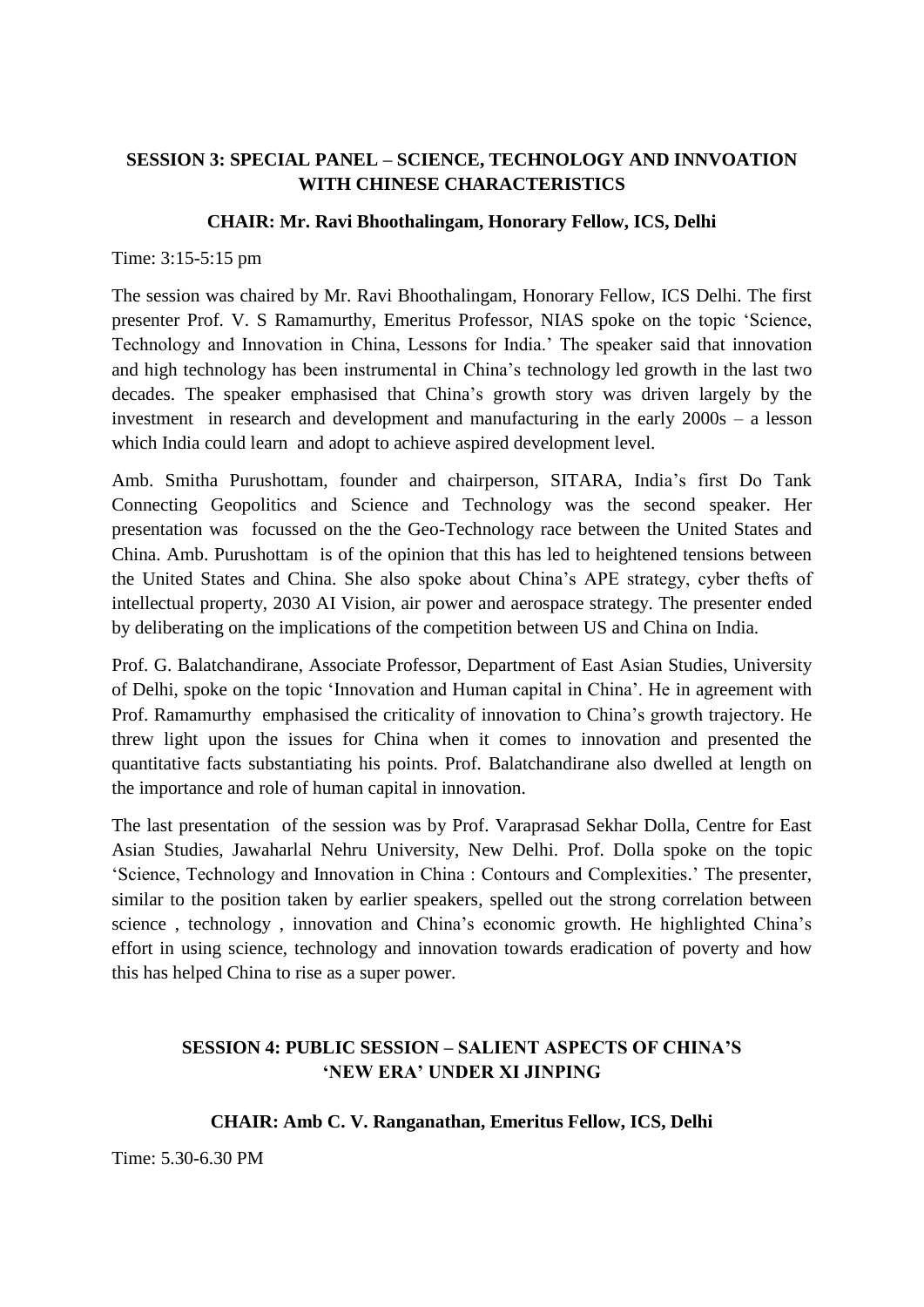The fourth session of the  $11<sup>th</sup>$  AICCS was a public session called the 'Salient Aspects of China's 'New Era' under Xi Jinping'. The session was chaired by Ambassador C.V. Ranganathan, Emeritus Fellow, ICS, Delhi. The session focused on the changes undertaken by Xi Jinping in China and the evolution of China under his policies.

The first speaker of the session, Amb. C.V. Ranganathan, drew similarities between China's current president Xi Jinping and its founding father, Mao Zedong. The speaker pointed out that like Mao, Xi is not constrained by Party rules and both launched anti-corruption campaigns to cleanse the Party of adversaries. Xi has successfully abandoned the practice of collective decision-making in favour of centralizing power through the use of political institutions and political culture. The  $19<sup>th</sup>$  Party Congress further enhanced Xi's position equating him to Mao Zedong. According to the speaker, Xi is not competing with the outside world he is trying to maintain control internally. He ended by saying that China is an illiberal state trying to seek control in a liberal world order.

The second speaker of the session was Prof. Manoranjan Mohanty, Honorary Fellow at ICS, Delhi. Prof. Mohanty discussed Xi Jinping's initiatives in the political, social, cultural and economic domains of China. The speaker states that the 'New Era' is similar to the declaration of New China, as expressed by Mao Zedong in 1940s. The 'New Era' policies are characterised by shift in focus from quantity of growth to quality of development. Thus, the 'New Era' does not aim to instil a sense of fear rather it aims at providing opportunities to the world.

Amb. Ashok K. Kantha, Director, ICS, Delhi said that China stands at a turning point today. China under Xi Jinping has progressively and decisively moved away from Deng Xiaoping's legacy in key areas. In the economy, the share of private enterprises has reduced, while China has been imposing its aspirations through One Belt One Road Initiative, Asian Infrastructure Bank, etc. The speaker then emphasised on China's great power ambitions in the  $19<sup>th</sup>$  Party Congress. This according to Amb Kantha has been challenging America's position, who already views China as a competitor. Thus, Xi's dream for a prosperous China has resulted in new geopolitical implications for India and the world.

The session ended with a fruitful discussion between the speakers and audience, which further explored the dimensions of 'New Era' China under Xi Jinping, and its relations with other global powers as well as implications for India.

### **DAY TWO – 16 NOVEMBER 2018**

#### **SESSION 5: FOREIGN POLICY, BORDER MANAGEMENT AND ENVIRONMENT**

**CHAIR: Amb. Nalin Surie, Distinguished Fellow, Delhi Policy Group, New Delhi**

**DISCUSSANT: Prof. Aparajita Gangopadhyay, Director, UGC Centre for Latin American Studies, Goa University**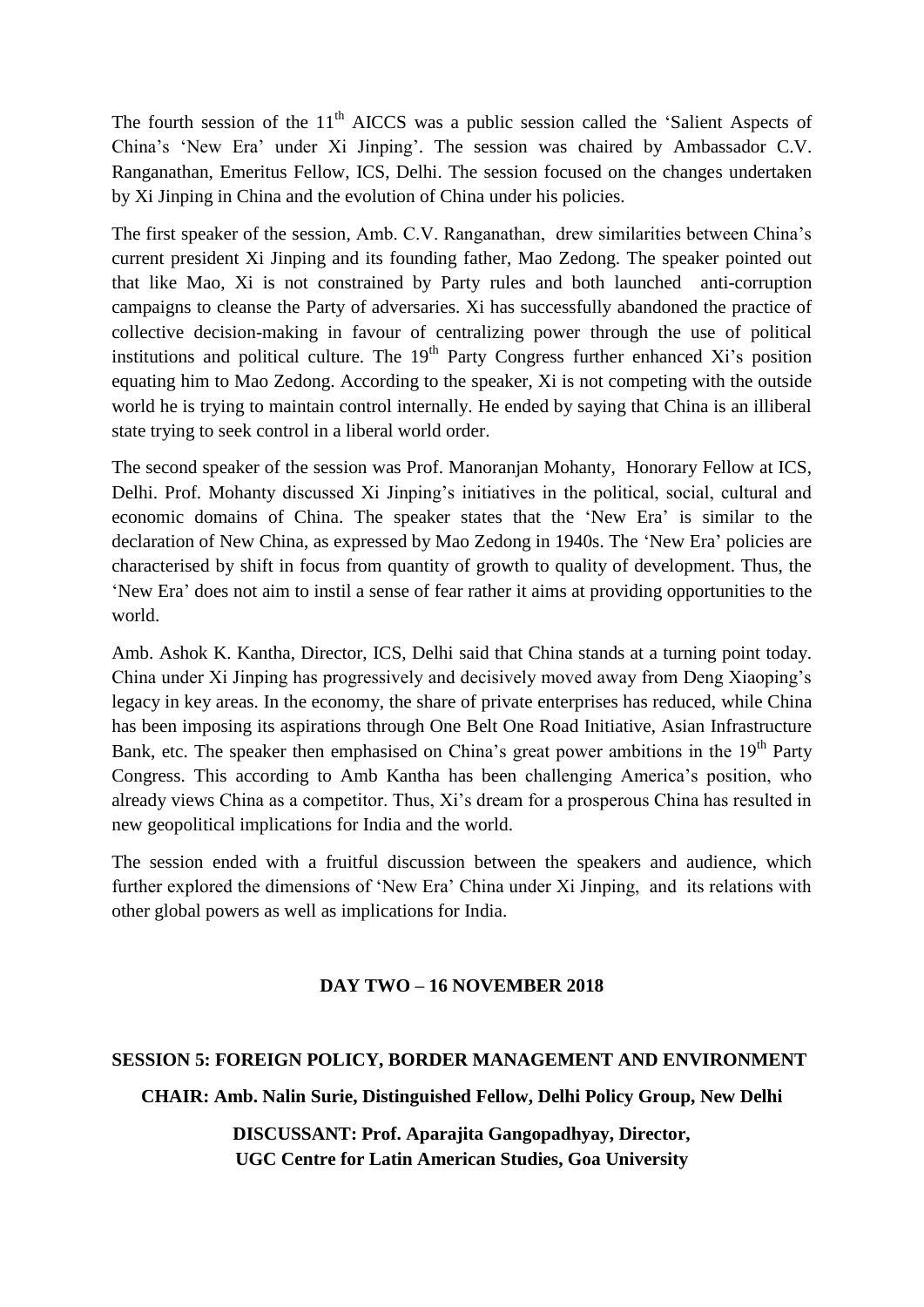Time: 9.15-10.45 AM

The session was chaired by Amb. Nalin Surie, Distinguished Fellow, Delhi Policy Group. The first paper 'China in Arctic: Interests, Strategy and Implications' was presented by Ms. Rashmi B.R., Master's Student, Department of Geopolitics and International Relations, Manipal Academy of Higher Studies. By dissecting China's policies on Arctic through the perspectives of realism, neo-liberalism and geopolitics, she enunciated how China's Arctic policy is a strategy laid in economic approach and a bid to ensure its energy security. She also underscored the diplomatic imperatives of 8 Arctic nations, that are pressurised to accept the position of China as an important 'extra-regional partner' on the Arctic negotiating table.

The second paper was presented by Dr. Joshy M. Paul and Dr. Madhumati Deshpande, Assistant Professors at Department of International Studies and History, CHRIST (Deemed to be University). Speaking on 'China and the World: A Comparative Analysis of Foreign Policies of Deng Xiaoping and Xi Jinping', they highlighted the contrasts and similarities in the conduct of foreign policies of both the leaders. They asserted in their talk that while Deng worked to make China prosperous, Xi aims to make it strong. Alluding to the argot of 'China's Peaceful Rise 2.0', Dr. Deshpande contended that the rise under Xi Jinping features a more powerful and assertive pursuit of China's national interest while rigorously trying to maintain a peaceful world order.

In the third talk of the session, Col. Virendra Sahai Verma, Honorary Fellow, ICS, highlighted the border issue between India and China at Aksai Chin and Tawang. Deriving the title of his paper- 'Kadam Taal' from a pseudo-military drill of beguiling the enemy into thinking that you are making a move while actually remaining at halt, he captured the current state of border affairs between the two countries. Through a detailed policy paper that canvassed the entirety of the regions in dispute, Col. Sahai enumerated a 5 point programme that included cultural exchanges and territorial concessions on both sides to resolve the existing differences.

The last paper of the session was presented by Ms. Saloni Sharma, PG Diploma Student from Ashoka University. In her presentation titled 'Dawn of Ecological Civilization: The 'Beautiful' Chinese Dream', she presented the philosophical case of China adopting the Centennial Goals as a running thread, from the historical Chinese outlook on the environment. Highlighting Xi Jinping's vision for an 'Ecological Civilization', Ms. Sharma put forward her study of social media discourses revealing a positive attitude towards the fulfilment of this vision.

The discussant for the session, Prof. Aparajita Gangopadhyay, Director, UGC Centre for Latin American Studies, Goa University, brought out the common thread of foreign policy across the presentations, while also acknowledging the unique nature of each research. She lauded the fresh and original perspectives on issues of the sessions and stressed that these should be picked up for further research for a better understanding of the contemporary, and future policies of China.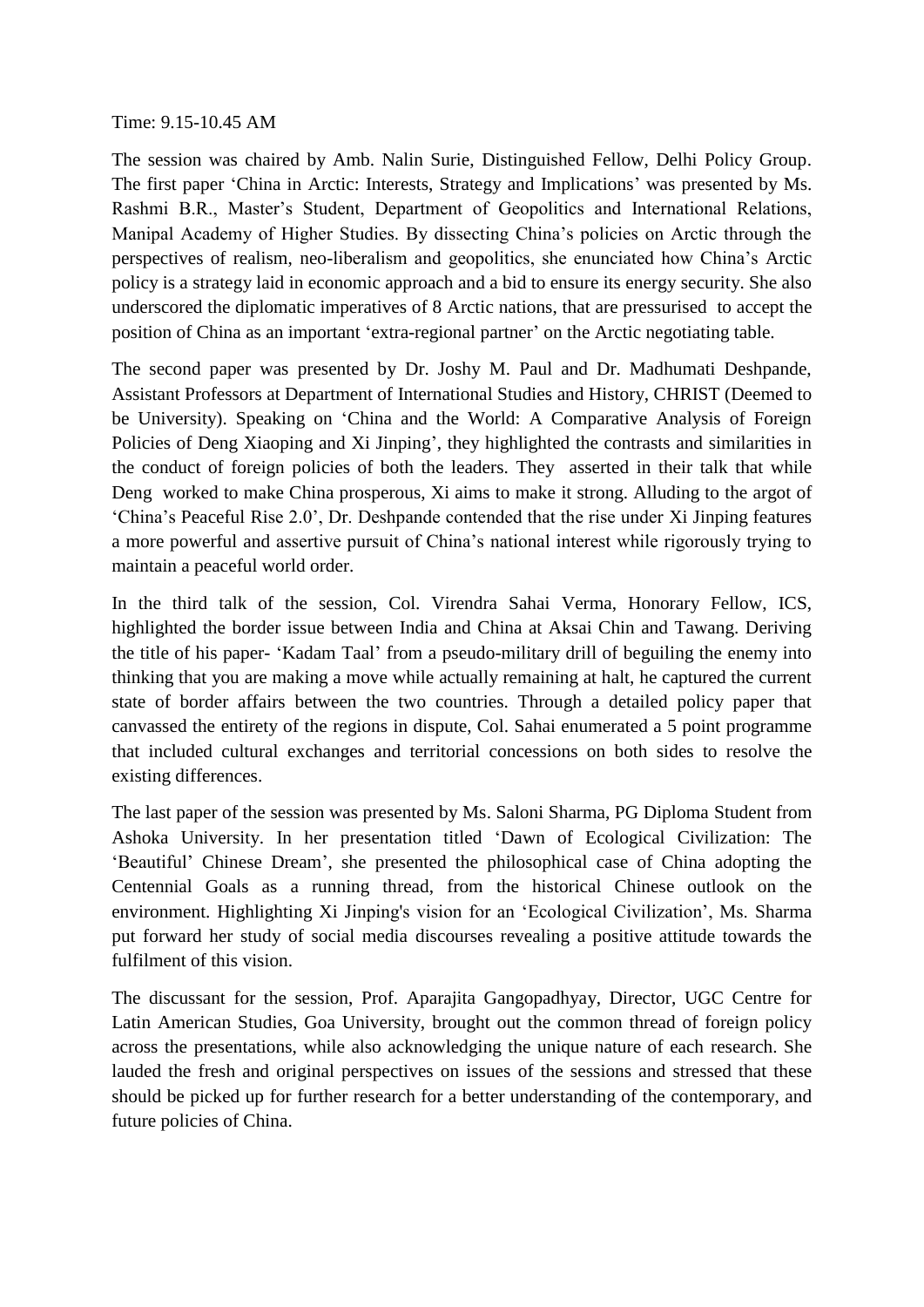### **SESSION 6: SPECIAL PANEL – INDIAN ARCHIVAL RESEARCH ON CHINA**

### **CHAIR: Dr. Madhavi Thampi, Honorary Fellow, ICS, Delhi and Editor, China Report**

Time: 11.00 AM -12.30 PM

The Chair Dr. Thampi began the session by buttressing the usefulness of looking at archives in researching about China.

The first speaker of the session, Dr. S.P. Vagishwari, Professor, Department of International Studies and History, CHRIST (Deemed to be University), Bengaluru, compared the archival traditions of India and China and located the points of departure and similarities. She traced Chinese archival history based on the state sponsored *Shilu* or annalistic chronological records of different ruler's reign. Excluding a few linear geologies, there were no private records in China. Though certain resources like hand bamboo scripts still exists, a sizeable portion of the imperial records have been permanently lost in China. In India, on the other hand, apart from the state sponsored texts, there were also non-state composers of archival materials from ancient times.

The next speaker was Professor Kamal Sheel, Visiting Professor, Department of Humanistic Studies, Indian Institute of Technology – Banaras Hindu University, Varanasi. He spoke on the topic 'Non-official resources on China in India.' He first spoke about India's advantageous position in availability of resources on China. Prof. Sheel believed that studying these resources will help Indians to know China and their history better. He brought to light India's participation in the Boxer Rebellion of 1900, available in literary works and news pieces in various libraries.

The third speaker was Dr. Nirmola Sharma, Research Associate, ICS, Delhi. She shed light on the 'Private Collection of the National Archives of India.' She spoke on the availability of considerable documents on China in the Private Collections of the NAI. Her focus was on various papers available in the Private Papers such as the Indian Independence League (IIL) Papers (1942-1945), Indian National Army (INA) Papers (1942-46), Subhas Chandra Bose Papers, K.M Panikkar papers (1938-1963) and Raja Mahendra Pratap Papers (1938- 1963).She ended by urging researchers to not restrict themselves to the Public Records and look into other collections such as the Private Archives.

Dr. Madhavi Thampi, Honorary Fellow, ICS, Delhi and Editor, China Report was the last speaker of this special session. The theme of her presentation was in alignment with the third speaker. If Dr. Sharma spoke about the Private Archives, Dr. Thampi talked about the Public Archives, specifically the Foreign and Political proceedings of the Public Archives pertaining to the Republican era of Chinese history. These documents cater to different topics like Pan-Asianism, opium trade, wool trade, marine attacks on China. She concluded her talk by emphasizing on the relative under-utilization of these resources. The session ended with an active interaction between the audience and the panel.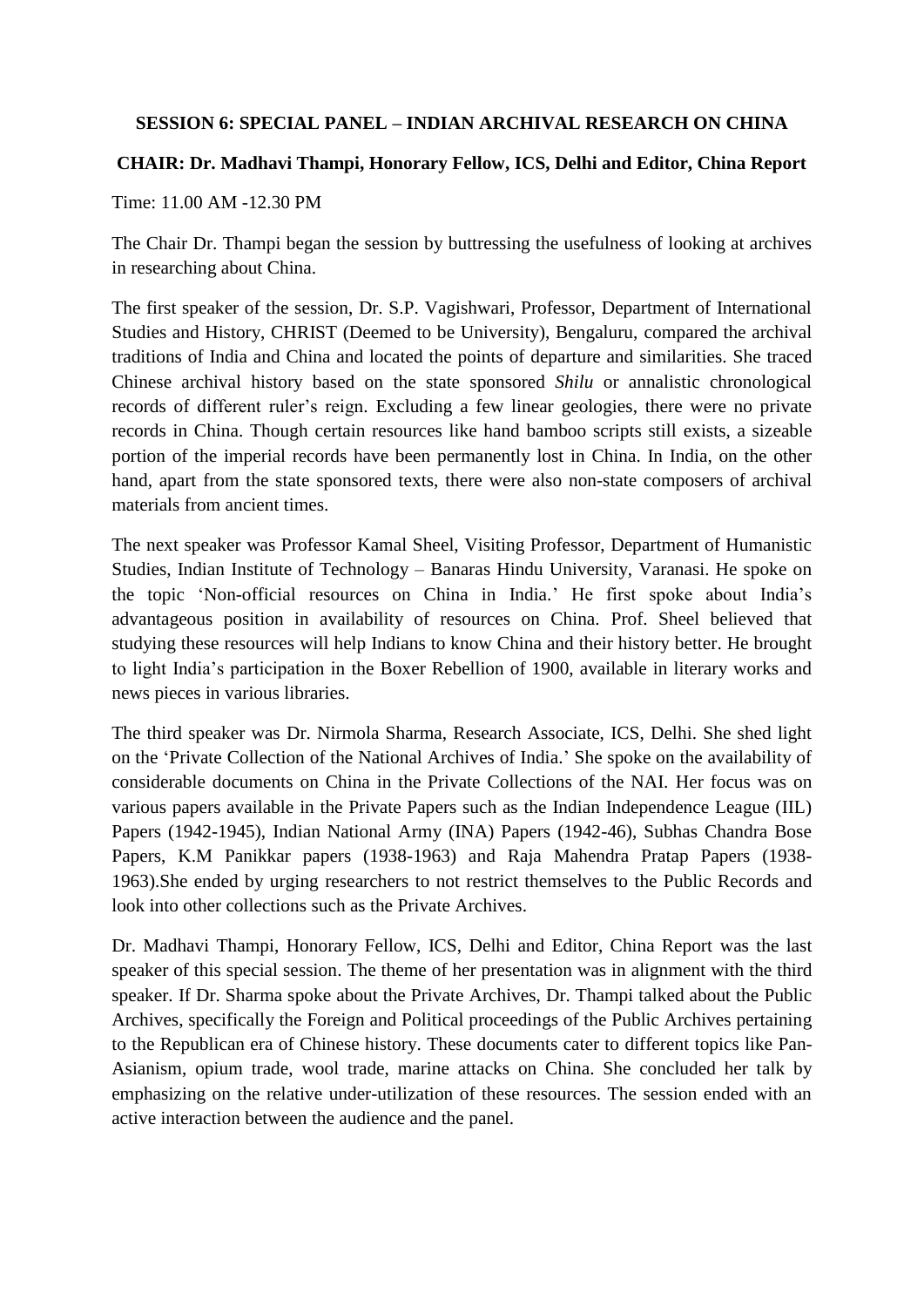#### **SESSION 7: LITERATURE AND SOCIETY**

# **CHAIR: Prof. Ranjana Sheel, Professor, Department of History, Faculty of Social Sciences, Banaras Hindu University, Varanasi**

# **DISCUSSANT: Prof. Sabaree Mitra, Professor, Centre for Chinese and Southeast Asian Studies, Jawaharlal Nehru University, New Delhi**

#### Time: 1.15-2.40 PM

The first presenter of the session was Ms. Shruti Sonal, Master's Student, Department of International Studies and History, CHRIST(Deemed to be University), Bengaluru. She presented a paper on 'Chinese Science Fiction and its Socio-Political Engagements.' She spoke about the developments of Chinese science fiction as well as the politics of science fiction and argues that contemporary science fiction has emerged as a critic of Chinese politics. The presenter spoke about how Chinese science fiction has tried to question and critique the Chinese model of development. The presenter concluded by speaking about the response of the state on Chinese science fiction.

Barnali Chanda's, Assistant Professor, English, Techno India University, Kolkata, paper was titled 'Travel as a Metaphor of Comparative Understanding and Reimagining India and China: Studying Travelogues written during 1930-1960'. In the presentation she examined five travelogues written in Bengali and Chinese depicting the journey to China and India written in between 1930 to 1960. In all these narratives the authors (mostly having left leaning ideologies) not only applaud the revolutionaries of China but also document their disappointment and disillusioning experiences in the post independent India. Apart from narrating China's new face of progress and revolution, the authors kept on drawing comparison between India and China while going on their travel and writing about it.

The third presenter of the session, Sharanya Menon, Master's Student, Department of Humanities and Social Sciences, Indian Institute of Technology, Chennai presented a paper on 'Redefining Citizenship and the Construction of an Ideal Citizen in Modern China'. The speaker began by tracing the emergence of the concept of citizenship in China since historical times to modern. In the paper, the speaker mentioned that the SCS (Social Credit System) has become a tool for the CCP (Chinese Communist Party) to assert control and redefine citizenship. It has, at the same time, constructed a new model of morality and sincerity. She concluded by stating the SCS has made the Western democracies uncomfortable.

Prabhat Katyayan Mishra's, M. Phil Scholar, Centre for the Study of Law and Governance, Jawaharlal Nehru University, New Delhi 'Political Propaganda and New Media in China: A Case Study of the Doklam Standoff'. The paper focused on the role played by media in shaping political opinion in China. Mr. Mishra's paper is an enquiry into the role of social media and the internet as sources of news and spaces of deploying nationalistic propaganda in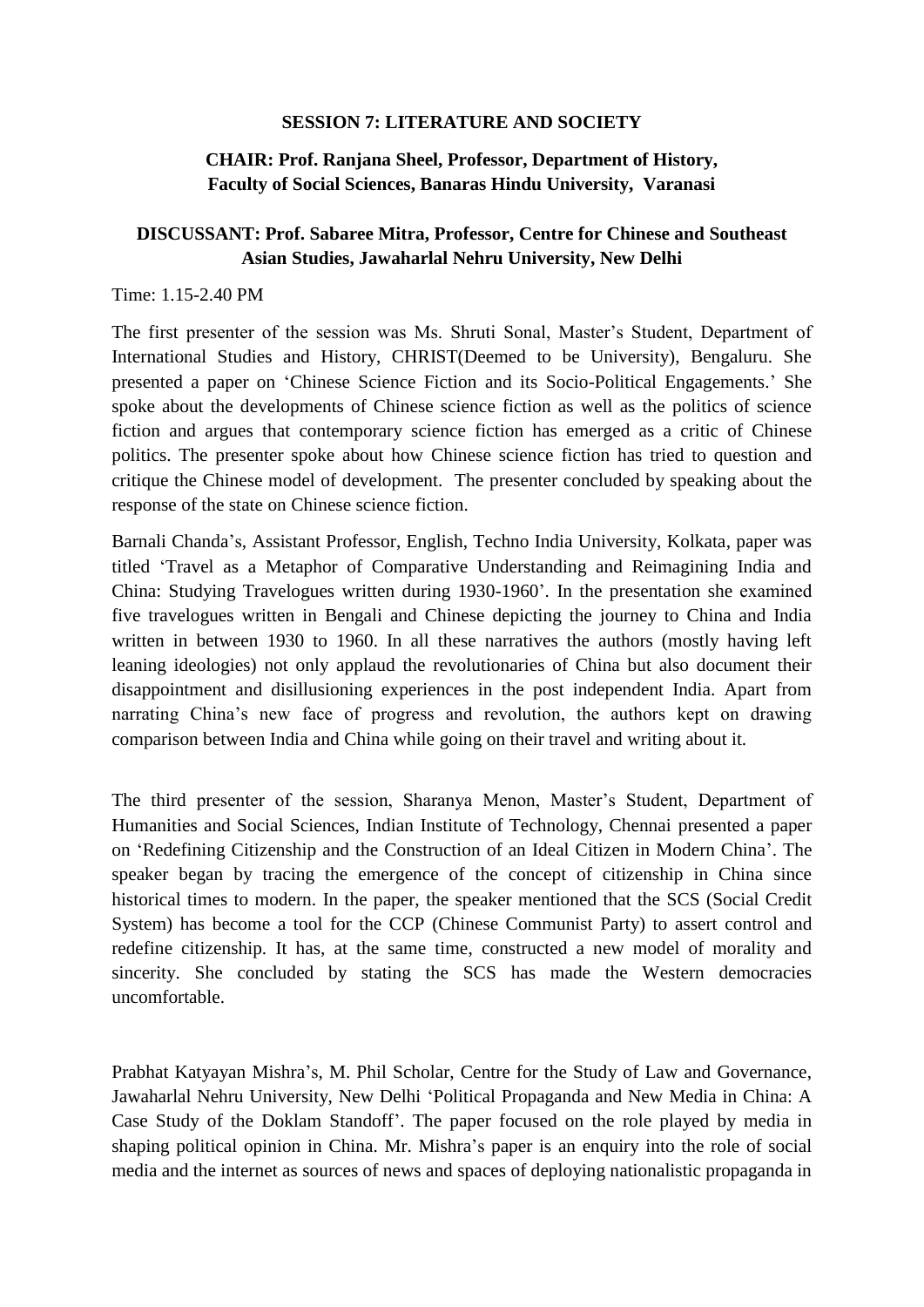China and India. The presentation, also discussed in detail the role played by news agencies in India and China during Doklam crisis.

#### **SESSION 8: ECONOMY AND INNOVATION**

# **CHAIR: Dr. S.P. Vagishwari, Professor, Department of International Studies and History, CHRIST (Deemed to be University), Bengaluru**

# **DISCUSSANT: Dr. G. Venkat Raman, Associate Professor, Indian Institute of Management, Indore**

Time: 2.45 – 4.15 PM

The first speaker of the session was Ms. Tahera Daud, Doctoral Scholar, Centre for East Asian Studies, Jawaharlal Nehru University, New Delhi. She spoke on the topic of 'Chinese Sovereign Wealth Funds: A Threat or A Remedy?' and its standing in the global order today, and relevant consequential reactions. Ms Daud assessed whether Chinese Sovereign Wealth Funds (SWF) are trying to generate revenues for China and if they have the potential to alter the present world financial and economic structure. She further gave insight into the working management, investment portfolios and strategies of the Chinese SWF. She ended by examining the relationship between Chinese SWF and the emergence of Chinese State Capitalism.

The second speaker of the session, Dr. Khanindra Ch. Das, Assistant Professor, School of Management, Bennett University, Greater Noida, Uttar Pradesh. Dr. Das spoke on the performance and survival rate of Indian companies in China and the need of analysing the same. This is important given the trade deficit numbers between the two countries in the fiscal year 2017 -18 which was \$63 million – the highest for India. However, Chinese investment in India exceeds Indian investment in China by a massive margin. According to Dr. Das, more than half of Indian enterprises in China register almost no profit and the ones that barely manage to survive are entities in the service sector. As per the conclusions of the paper, size of the firm has an impact on its survival – larger the firm, greater are the chances of survival. Similarly, more than national factors, provincial elements such as agglomeration of private and foreign funds play a larger role in a firm's performance and survival.

Mr. Murali Murti, Doctoral Scholar, NIAS, Bengaluru was the third speaker of the session. He presented on 'Innovation in Supercomputing in China and India–A Knowledge Process-Based Analysis'. The hypothesis as presented by Mr. Murti in his paper included the need for cutting edge innovation, the importance of strategy in this realm at the national level and the need to include knowledge process in innovation. Mr. Murti spoke on how India ought to consider supercomputing in the future as more and more sectors have come to become increasingly dependent on technology. The speaker opined that authoritarian regimes are not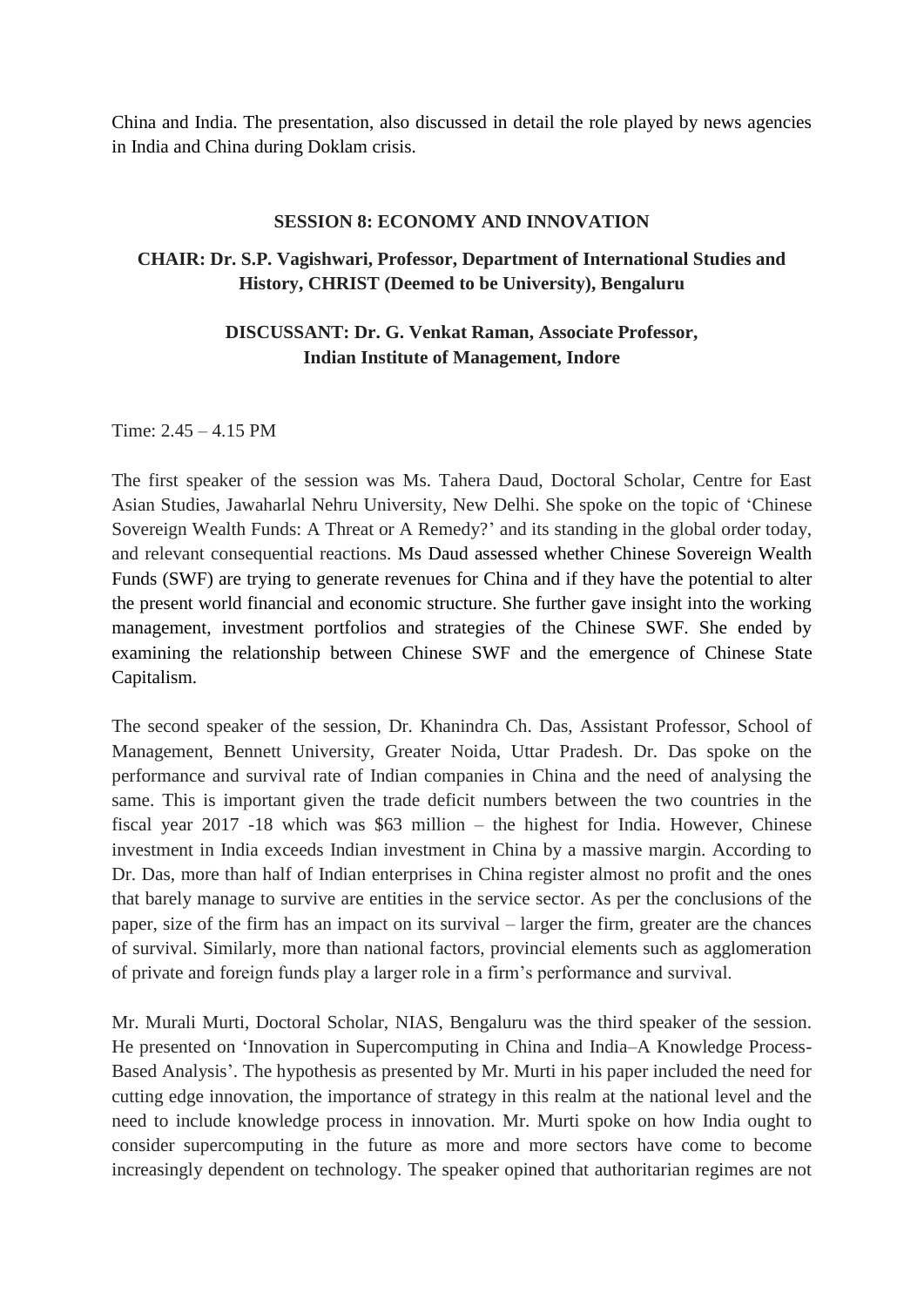necessarily better equipped at dealing with science, technology and innovation. In India, developments in the sector can still be aimed at and achieved if India can find a balance.

The fourth speaker was Dr. Panch Rishi Dev Sharma, Assistant Professor, Department of Law, University of Lucknow. He presented on 'The Punch of Patent in Emerged China: Asia's rise in Technology Discourse through Patents of China'. The paper aimed at bridging the vast disparity between the patent registration and innovation in China; and other prominent countries who have for long featured in the technology and innovation indexes, such as Japan, South Korea and India. Dr. Sharma pointed out that between 1998 and 2016, patent grants in China (and from China) had increased staggeringly by 5275%. Of all the patent applications in the world, the ones from China account for nearly one-third of it. Chinese law, in these years, with respect to patents has also undergone drastic changes, leading to a sky-high increase in the number of patents from the country. However, the quality of these patents are debatable.

The last speaker of the session, Dr. Surajit Deb, Associate Professor, Aryabhatta College, University of Delhi, Delhi, presented a paper on 'Regional differences and ownership roles in the research and development and innovation of activities of Chinese industrial enterprises'. Joining the conference via skype, the speaker examined the provincial geography as well as ownership pattern of STI activities in the Chinese industrial enterprises. He revealed that the provinces of Jiangsu, Guangdong, Shandong, Zhejiang, Anhui and Shanghai dominate in the R&D expenditures, number of inventions, new product development expenditures, sales revenue from new products and export of new product from the Chinese industrial enterprises. Moreover, the share of domestically owned enterprises remained prominent in the total R&D expenditures, number of inventions, number of new products developed, expenditures on new products development, sales revenue and exports of new products in the Chinese industrial segment.

# **SESSION 9: SPECIAL PANEL - UNITED BOARD - INSTITUTE OF CHINESE STUDIES – HARVARD - YENCHING INSTITUTE - CHRIST (DEEMED TO BE UNIVERSITY) INTERACTIVE SESSION – CAPACITY BUILDING IN CHINA STUDIES IN INDIA**

# **CHAIR: Prof. Alka Acharya, Professor, Centre for East Asian Studies, Jawaharlal Nehru University, New Delhi & Honorary Fellow, ICS, Delhi**

#### Time: 4:30- 6:00 PM

Dr. Cynthia Yuen, Program Officer for Northeast Asia, United Board, was the first speaker of the session. Dr. Yuen highlighted the importance of expanding Chinese Studies in India. She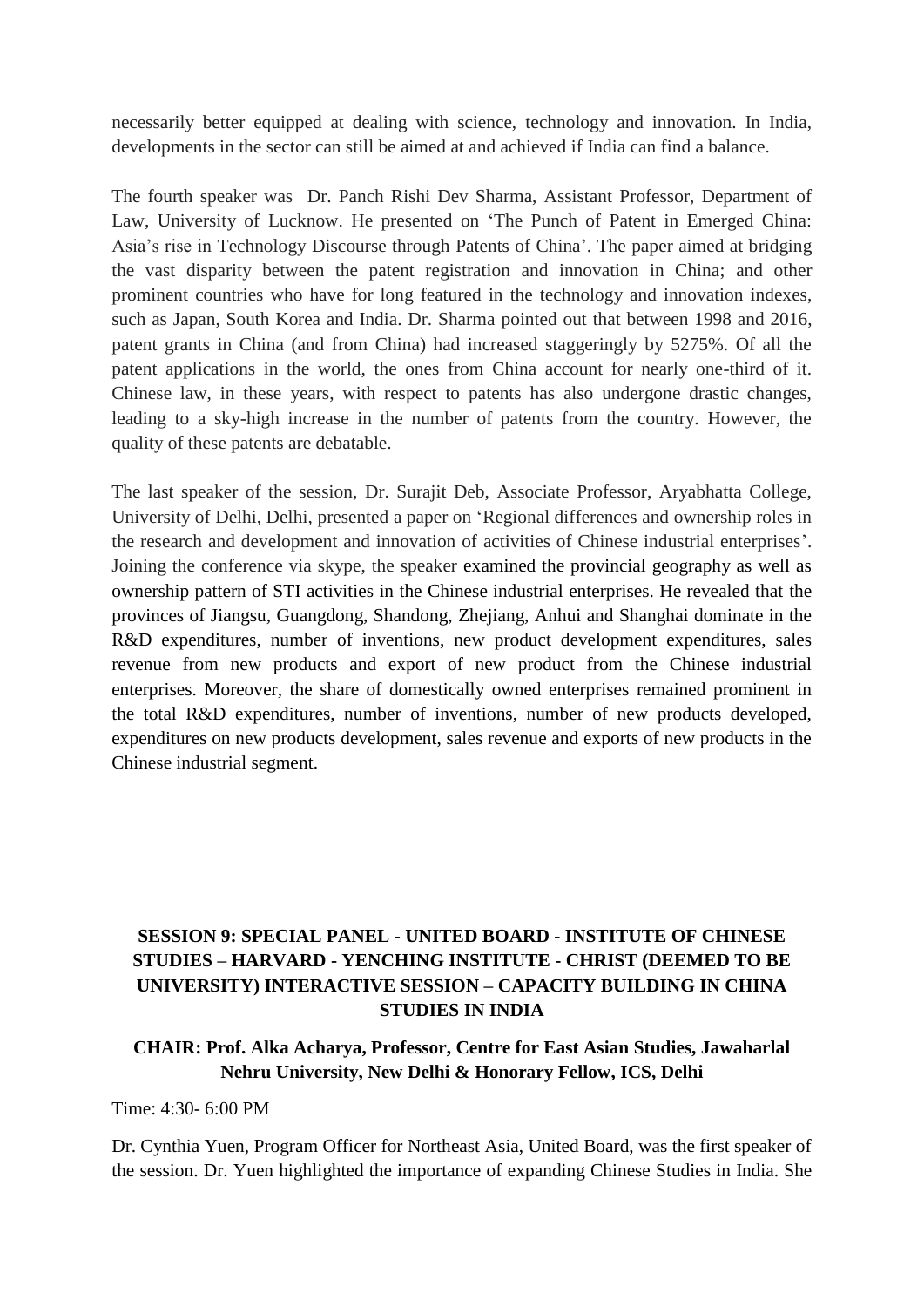emphasised on the need to trace the history of China, in order to be better equipped to understand the importance of the transformation that China has undergone. The quality of education as well as educators is very intrinsic to this process. She also emphasised on the importance of fieldwork that involves visits to China.

The second speaker was Dr. Veda Vaidyanathan, Research Associate at ICS, Delhi. She talked about the emerging field of study of China - Africa relations. She then reiterated the importance of research methodology in research in Chinese Studies. She ended by dwelling on the opportunities for creating platforms for multidisciplinary and cross-cultural exchanges.

The third speaker, Dr. Bhim B. Subba, Research Associate, ICS, Delhi, suggested that China needs to be understood in a nuanced manner. Dr. Subba also spoke about his own work on the Party system in China. He concluded by emphasising on the importance of learning Chinese language in doing research in Chinese Studies.

The fourth speaker of the session was Dr. N. Manoharan, Associate Professor, Department of International Studies and History, CHRIST (Deemed to be University), Bengaluru and Co-Convenor,  $11<sup>th</sup>$  AICCS. He pointed out that one of the key aims of Chinese Studies in India should be to better understand China and foster peace and cooperation. In order to achieve this, the speaker proposed a framework, consisting of 3Cs: curriculum, collaboration and capacity building. As a concluding remark, the Chair, Prof. Alka Acharya agreed with the other speakers of the session on the importance of Chinese Studies and quoted that 'the journey of 10,000 miles starts with a single step'.

### **DAY THREE – 17 NOVEMBER 2018**

#### **SESSION 10: INNOVATION AND ARTIFICIAL INTELLIGENCE**

# **CHAIR: Prof. Lalit Mohan Patnaik**, **Adjunct Professor and INSA Senior Scientist, National Institute of Advanced Studies, Bengaluru**

### **DISCUSSANT : Dr. Ashok Immanuel, Associate Professor, Department of Computer Science, CHRIST (Deemed to be University), Bengaluru**

#### Time: 9:15 – 10:45 PM

The session commenced with a presentation by Mr. Rachit Kumar Murarka, doctoral student, Centre for West Asian Studies, Jawaharlal Nehru University, New Delhi on 'Emerging Global Tech Entities and Innovation', which specifically dealt with the case of Chinese Tech Companies. Mr. Murarka analyzed the features of Chinese tech companies especially in fields such as innovation and sales figures. He concluded that the Chinese may not be very technically developed, but their proficiency in marketing innovation sets them apart.

The next speaker, was Mr. Pinaki Bhattacharya, Independent Scholar, who presented on 'China's Science and Technology Strategy: Product Innovation versus New Technology'. Stating that there has been a growth in the academic and political importance adduced to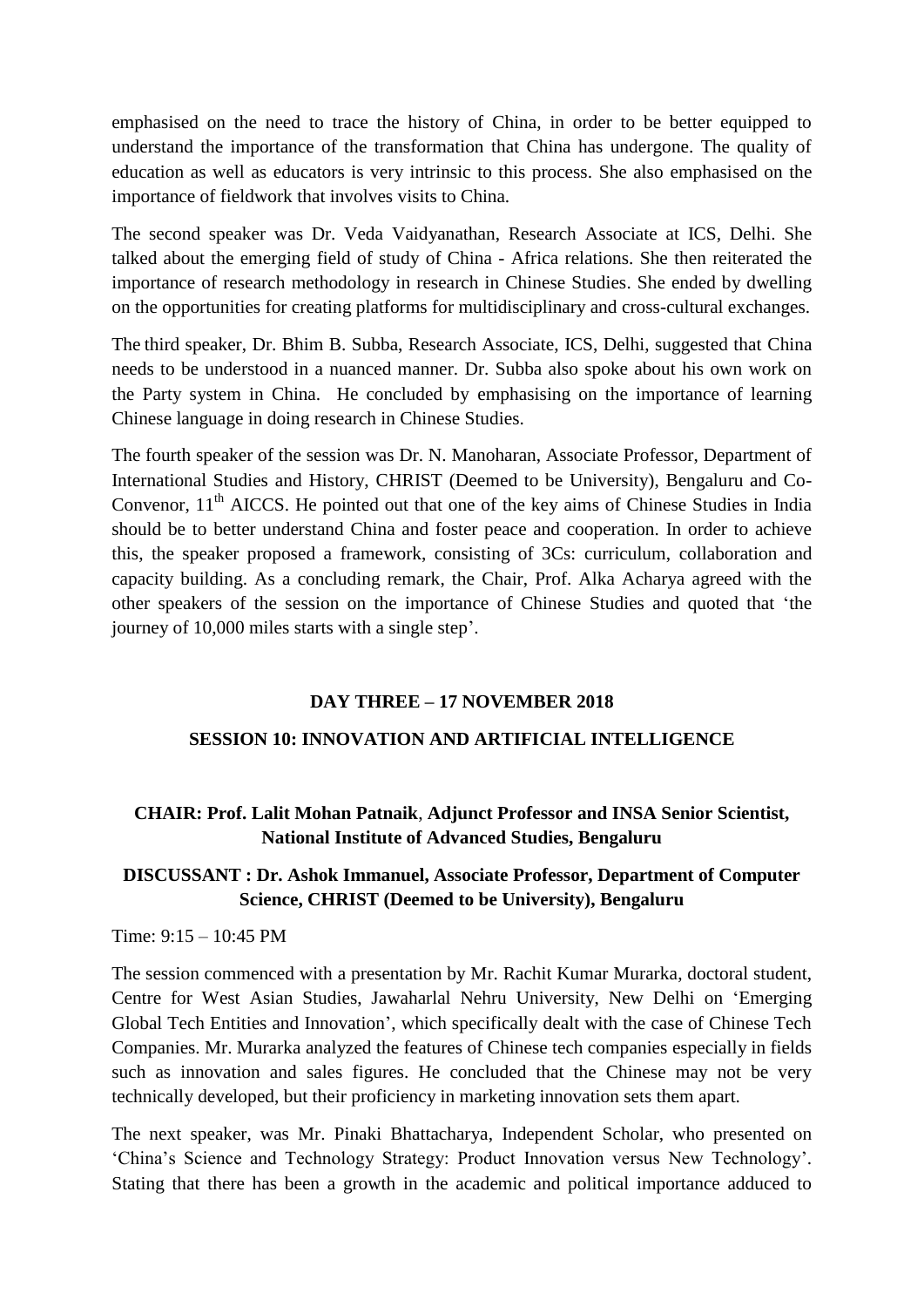science and technology in China, the presentation provided great insights into how China plans to nurture this further.

Up next was a jointly authored paper on 'Artificial Intelligence in China and its Implications on World Politics', by Dr. Ningthoujam Koiremba, Assistant Professor, Department of International Studies and History, CHRIST (Deemed to be University), Bengaluru, and Dr. Anurag Tripathi, Assistant Professor, Department of International Studies and History, CHRIST (Deemed to be University), Bengaluru. Examining the connections of Artificial Intelligence (AI) with politics, the speakers highlighted China's continuing efforts to revolutionize AI, thereby preparing themselves for a futuristic power politics in the form of a probable Global Tech War.

Mr. Ravish Bhatia, Frédéric Bastiat Fellow at Mercatus Centre of George Mason University and Yenching Scholar at Peking University, Beijing, was the next speaker and he joined the session via skype. He spoke about 'A Systematic Analysis of the State Council of PRC's Next Generation AI Development Plan'. With a wide body of facts and figures, he covered the key principles of the Plan and posed interesting questions on whether the Plan could be a learning point for India in coming up with a national innovation system.

The last speaker of the session, who also joined via skype, was Dr. Radha Raghuramapatruni, Associate Professor, Economics and International Business, GITAM School of International Business, GITAM (Deemed to be University), Vishakhapatnam. In her paper titled 'A Study on Trends and Prospects in China's Research and Development (R&D) Sector', she explained the existence of a pattern of China's heavy investments in basic and experimental R&D, while it was missing with regard to advanced R&D. She also remarked on Intellectual Property Rights (IPR) issues and other major challenges faced by China's R&D sector.

The discussant of the session, Dr. Ashok Immanuel analysed the pointers put forth by all the presenters, and stated further, that China, today, is focused on deep learning and producing new knowledge. The presentations were followed by a constructive question-and-answer session.

### **SESSION 11: SPECIAL PANEL – DOING FIELD WORK IN CHINA**

#### **CHAIR: Prof. Manoranjan Mohanty, Honorary Fellow, ICS, Delhi**

Time:11.00 am – 12.30 pm

The penultimate session of the conference, and the last one in terms of plenary sessions, was a special panel comprising of scholars and researchers who have done fieldwork in China. This session intended to provide deeper insights to the audience on the nature of fieldwork. The first speaker Prof. Manoranjan Mohanty, Honorary Fellow, ICS, set the tone by stating the value and importance of fieldwork compared to secondary research. Speaking of his experiences of conducting fieldwork in Wuxi, he spoke of the need to combine theoretical and normative research practices in fieldwork. He explained about the transformation of rural